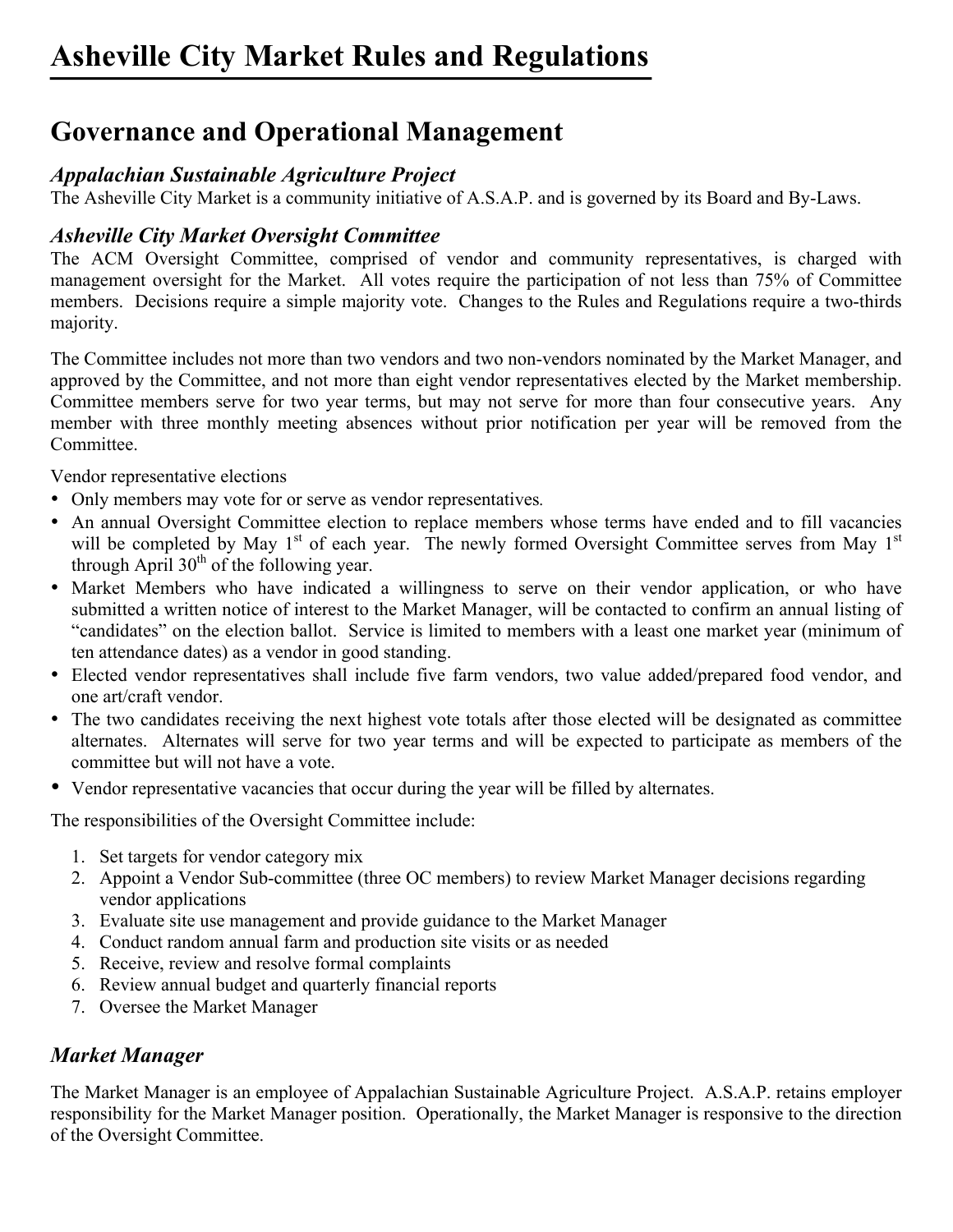The responsibilities of the Market Manager include:

- 1. Recruit vendors
- 2. Receive and review vendor applications
- 3. Approve/reject vendor applications with review by the Vendor Sub-committee
- 4. Complete farm and production site checklists for new vendors
- 5. Maintain site use plan including assignment of vendor spaces
- 6. Promote effective communication within the Market community
- 7. Oversee daily operations and resolve operational issues
- 8. Enforce Market rules and regulations
- 9. Receive formal grievances and forward recommendations to the Oversight Committee
- 10. Collect fees
- 11. Establish budgets, maintain financial records, and issue reports
- 12. Implement advertising, promotion, and marketing plans

# **Membership, Vendor Categories, and Fees**

Applications for membership or day vendor status are submitted to the Market Manager for review and evaluation.

Membership provides:

- Space available on reserved market dates
- Participation in election of vendor representative
- Eligibility to serve on the Oversight Committee (after first year requirement)

Day vendor status provides:

• Space allotted for available dates at the discretion of the Market Manager

Vendor categories and fees:

Member vendors pay a non-refundable annual membership fee of \$100 to participate at one market location or \$150 to participate at two market locations. Note: weekly fees include a \$3 market token program fee.

- *Members \$ 23 / wk. Double-wide spaces – double weekly fee*
- *Day vendors \$ 33 / wk. Electrical access – \$ 5 / wk.*

## **Vendor and Product Policies**

#### *Vendor Eligibility and Restrictions*

ACM was established as a program of ASAP to improve direct sales opportunities for farms including those unable to find market access options. The market's product mix management efforts aim to assure product quality, variety, and supply that appeals to customers and that ensure a sustainable market mix.

Membership preference is given to farms and vendors a) that are supportive of product mix priorities, b) have limited access to comparable direct markets, and c) who are represented at market primarily (over 50%) by the owner (business co-owner or family member) listed on the vendor application. Preference is also given to products and foods produced, prepared, or processed locally and to prepared foods made with locally produced ingredients or featuring local farm products.

ACM's vendor mix is 100% producer only for farm vendors. Non-farm applicants with products produced by others will be considered based on product appeal and contribution to the overall market's product mix (e.g. seafood, coffee, etc.).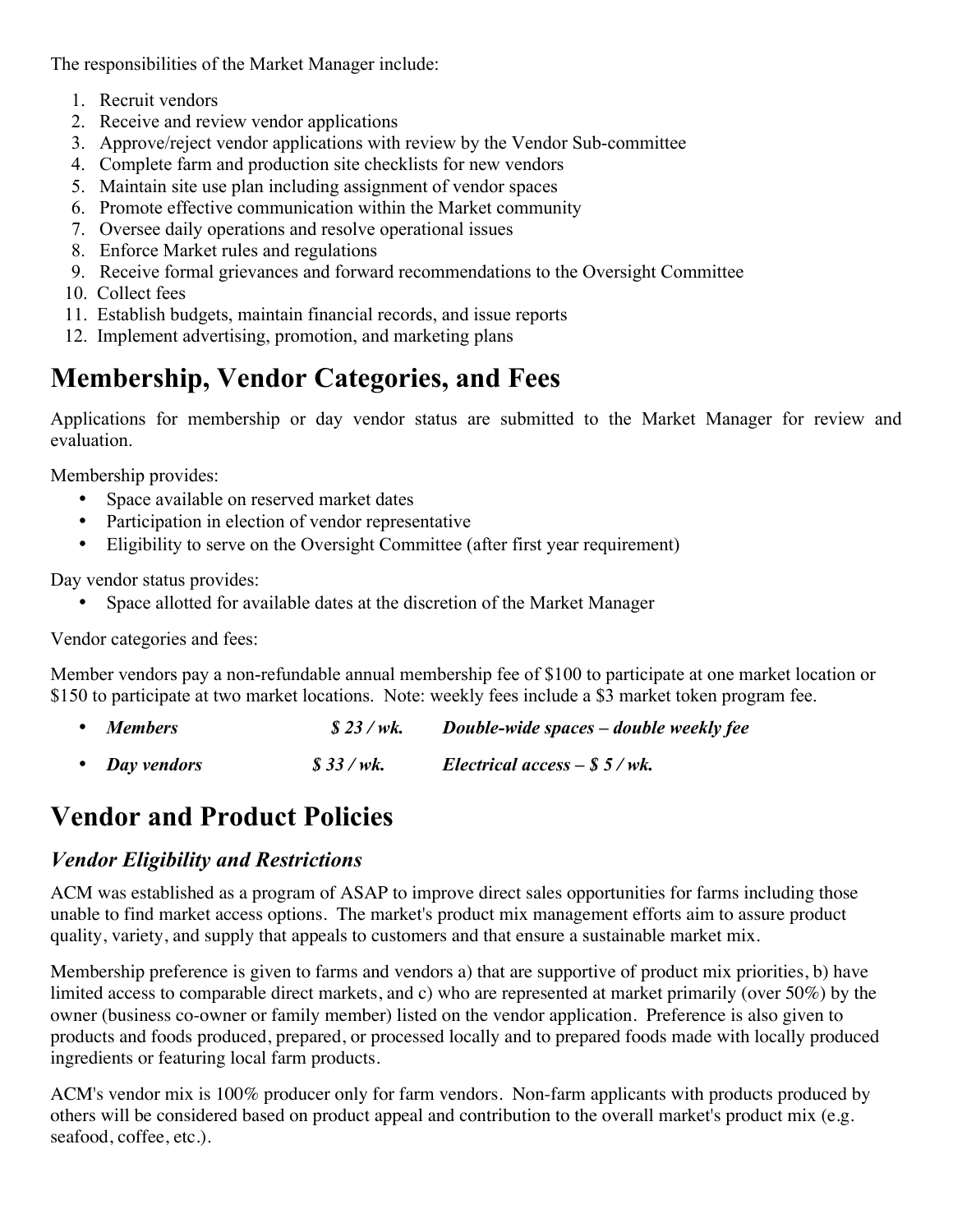Producer only vendors must be the producer of items being sold or their listed representative (e.g. family member, employee or intern involved in production, or farm coop partner.) Refer to vendor representative guidelines provided on the vendor application.

Vendors may only sell products listed on their application. Requests to list a new product must be submitted in writing or by email at least one week prior to sale and are approved at the discretion of the Market Manager.

# **Market Operations**

### *Market schedule*

Downtown – Saturdays from April through October, 8am to Noon, and from November through the 3rd Saturday in December, 9am to Noon. Indoor market, 10am to Noon, from second Saturday in January through March. South - Wednesdays, April to October, Noon to 4pm.

### *Site Use Plan*

The purpose of the site use plan is to ensure a positive experience for customers and a successful market for vendors.

- 1. Vendors
	- Reserved dates do not entitle a vendor to a reserved location (vendor locations for both members and day vendors are assigned by the Market Manager each week)
	- Member vendors will, in most cases, be assigned the same location week-to-week
	- Weekly modifications to the site use plan, including vendor placement, are made at the discretion of the Market Manager
- 2. Promotion, Entertainment, and Education (including cooking demos, music, non-profits, etc.)
- 3. Amenities and Parking

Note: Vendor pets are not allowed at market.

#### *Vending requirements*

- All market vendors participate in the market's token program
- Clearly displayed prices
- Arrival by 7:30am (members) and complete space set-up by market opening (all vendors)
- Clean-up and close space by one hour after market close
- Vendors may not set up after the market opens nor close before the market ends
- Vendors who have a vehicle parked in the customer parking area after 8am will lose their next scheduled market date after one warning (e.g. in the lot at 8am, lose your next date)
- Members are allowed to miss 20% of their reserved dates. The weekly vendor fee will be due for dates missed over the limit (based on the application schedule submitted and updated in June). Scheduled dates are in effect as of the first market attended (late starts do not count against the limit). Long term absences due to exceptional circumstances may be reviewed by the Oversight Committee.
- A member may petition the Oversight Committee for an excused absence by written request submitted within thirty days of the missed market date.
- Vendors must provide advance notice for a market absence. The weekly vendor fee is due for absences with no prior notification. Appeals due to circumstances beyond the vendor's control will be reviewed by the Manager and must be

presented in writing or by email no later than two weeks from the missed market.

• Asheville City Market requires that all vendors comply with standards of professionalism that promote open communication, mutual respect, and the best interests of the market. Disruptive actions or remarks that undermine the shared success of any or all of our community of vendors are unprofessional and unacceptable. Failure to comply with these standards could result in suspension or removal from the market.